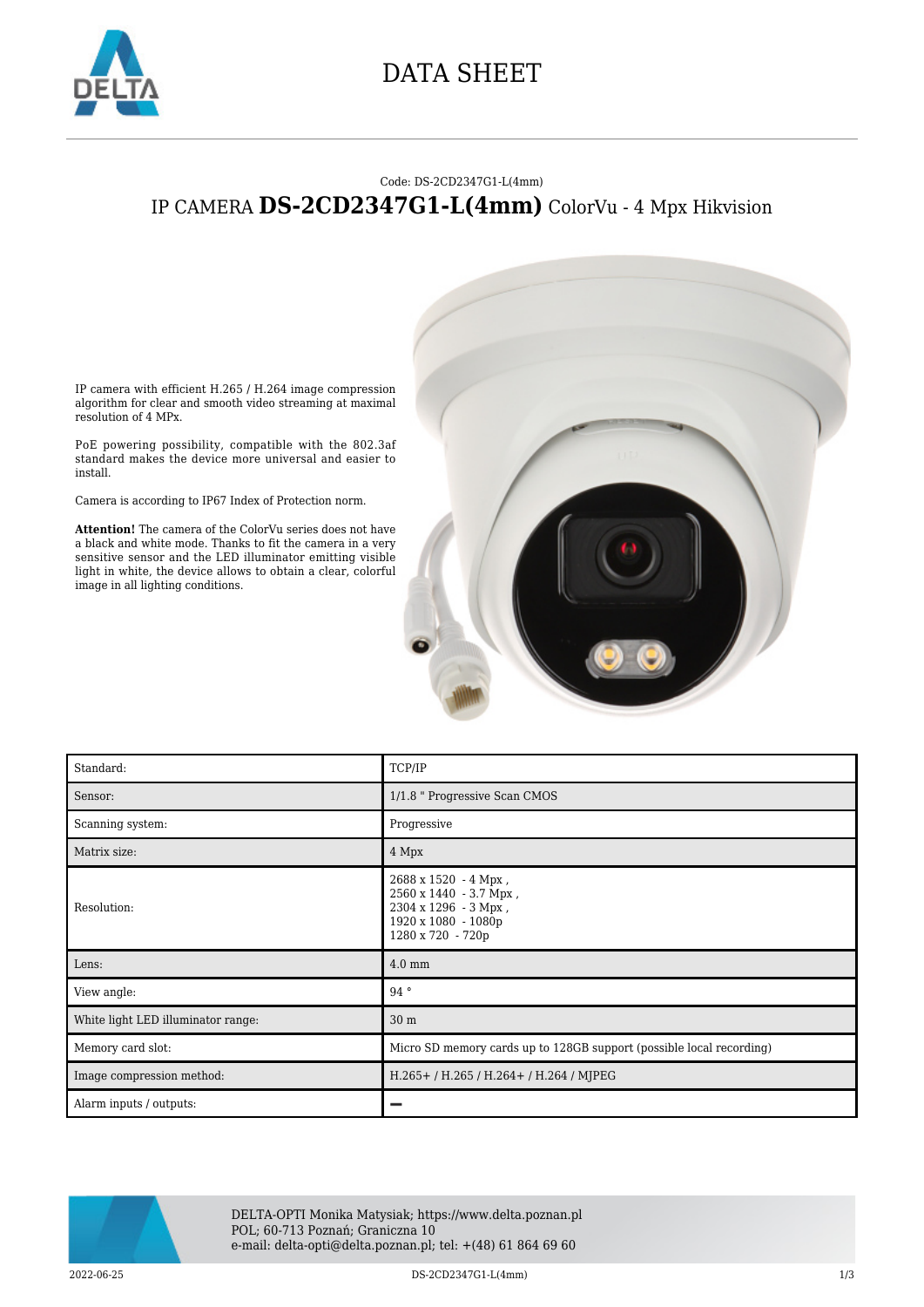

## DATA SHEET

| Audio:                         |                                                                                                                                                                                                                                                                                                                                                                                                                                                                                                                                                                                                                                                                                         |
|--------------------------------|-----------------------------------------------------------------------------------------------------------------------------------------------------------------------------------------------------------------------------------------------------------------------------------------------------------------------------------------------------------------------------------------------------------------------------------------------------------------------------------------------------------------------------------------------------------------------------------------------------------------------------------------------------------------------------------------|
| Bitrate:                       | 32  16240 kbps                                                                                                                                                                                                                                                                                                                                                                                                                                                                                                                                                                                                                                                                          |
| Main stream frame rate:        | 25 fps @ 4 Mpx                                                                                                                                                                                                                                                                                                                                                                                                                                                                                                                                                                                                                                                                          |
| Network interface:             | 10/100 Base-T (RJ-45)                                                                                                                                                                                                                                                                                                                                                                                                                                                                                                                                                                                                                                                                   |
| Network protocols:             | TCP/IP, ICMP, HTTP, HTTPS, FTP, DHCP, DNS, DDNS, RTP, RTSP, RTCP, PPPoE,<br>NTP, UPnP, SMTP, SNMP, IGMP, IEEE 802.1x, QoS, IPv6, UDP, Bonjour                                                                                                                                                                                                                                                                                                                                                                                                                                                                                                                                           |
| <b>WEB</b> Server:             | Built-in                                                                                                                                                                                                                                                                                                                                                                                                                                                                                                                                                                                                                                                                                |
| Max. number of on-line users:  | 6                                                                                                                                                                                                                                                                                                                                                                                                                                                                                                                                                                                                                                                                                       |
| ONVIF:                         | 16.12                                                                                                                                                                                                                                                                                                                                                                                                                                                                                                                                                                                                                                                                                   |
| Main features:                 | • Possibility to turn off the LED illuminator<br>• WDR - 120 dB - Wide Dynamic Range<br>• 3D-DNR - Digital Noise Reduction<br>• ROI - improve the quality of selected parts of image<br>• Anti-Flicker - The technology eliminates the tiring eyes flickering image effect<br>• BLC - Back Light Compensation<br>• HLC - High Light Compensation (spot)<br>• Possibility to change the resolution, quality and bit rate<br>• Mirror - Mirror image<br>• Motion Detection<br>• Configurable Privacy Zones<br>• Sharpness - sharper image outlines<br>• Intelligent Image Analysis : crossing the line (tripwire), intrusion, scene changing,<br>abandoned/missing object, face detection |
| Mobile phones support:         | Port no.: 8000 or access by a cloud (P2P)<br>• Android: Free application iVMS-4500 or Hik-Connect<br>• iOS (iPhone): Free application iVMS-4500 or Hik-Connect                                                                                                                                                                                                                                                                                                                                                                                                                                                                                                                          |
| Default IP address:            | 192.168.1.64                                                                                                                                                                                                                                                                                                                                                                                                                                                                                                                                                                                                                                                                            |
| Default admin user / password: | $admin / -$<br>The administrator password should be set at the first start                                                                                                                                                                                                                                                                                                                                                                                                                                                                                                                                                                                                              |
| Web browser access ports:      | 80                                                                                                                                                                                                                                                                                                                                                                                                                                                                                                                                                                                                                                                                                      |
| PC client access ports:        | Port no.: 8000 or access by a cloud (P2P) - iVMS-4200 application                                                                                                                                                                                                                                                                                                                                                                                                                                                                                                                                                                                                                       |
| Mobile client access ports:    | 8000                                                                                                                                                                                                                                                                                                                                                                                                                                                                                                                                                                                                                                                                                    |
| Port ONVIF:                    | 80                                                                                                                                                                                                                                                                                                                                                                                                                                                                                                                                                                                                                                                                                      |
| <b>RTSP URL:</b>               | • Main stream<br>rtsp://192.168.1.64:554/Streaming/Channels/101/ - RTSP - without authorization<br>rtsp://user.password@192.168.1.64:554/Streaming/Channels/101/ - with<br>authorization<br>• Sub stream<br>rtsp://192.168.1.64:554/Streaming/Channels/102/ - RTSP - without authorization<br>rtsp://user.password@192.168.1.64:554/Streaming/Channels/102/ - with<br>authorization                                                                                                                                                                                                                                                                                                     |
| Power supply:                  | $\cdot$ PoE (802.3af),<br>• 12 V DC / 500 mA                                                                                                                                                                                                                                                                                                                                                                                                                                                                                                                                                                                                                                            |
| Power consumption:             | $\leq$ 7.5 W @ PoE<br>$\leq 6$ W @ 12 V DC                                                                                                                                                                                                                                                                                                                                                                                                                                                                                                                                                                                                                                              |
| Housing:                       | Dome, Aluminum + Plastic                                                                                                                                                                                                                                                                                                                                                                                                                                                                                                                                                                                                                                                                |
| Color:                         | White                                                                                                                                                                                                                                                                                                                                                                                                                                                                                                                                                                                                                                                                                   |